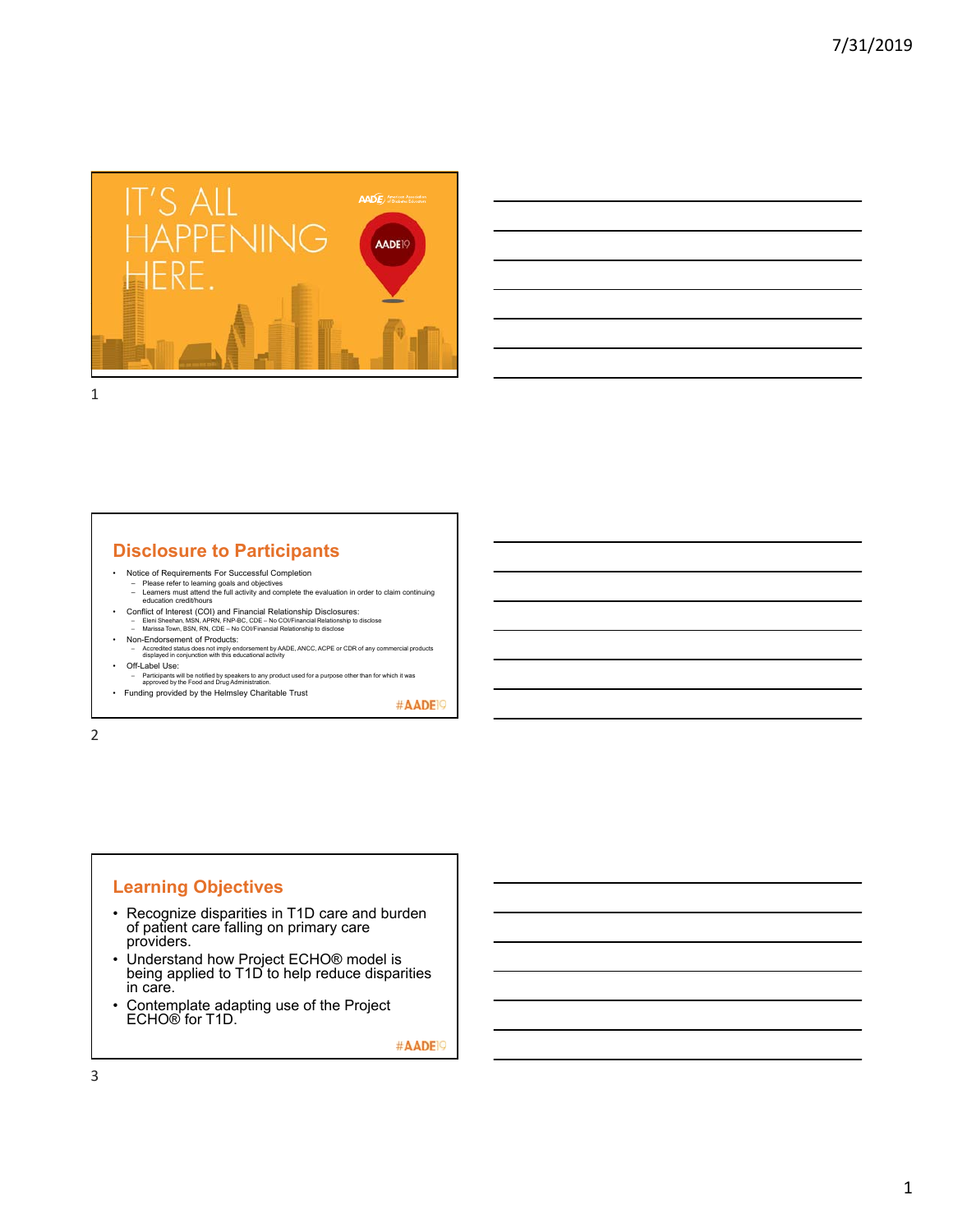

#### **Eleni Sheehan** MSN, APRN, FNP-BC, CDE

University of Florida UF Health Division of Endocrinology, Diabetes & Metabolism Gainesville, FL

#### #AADE<sup>19</sup>

4

5



#### **Marissa Town** BSN, RN, CDE

Clinical Research Manager Stanford University Pediatric Endocrinology Palo Alto, CA

#AADE19

**Dissemination of Quality Care for Type 1 Diabetes (T1D): The Project ECHO® Experience**

#AADE<sup>19</sup>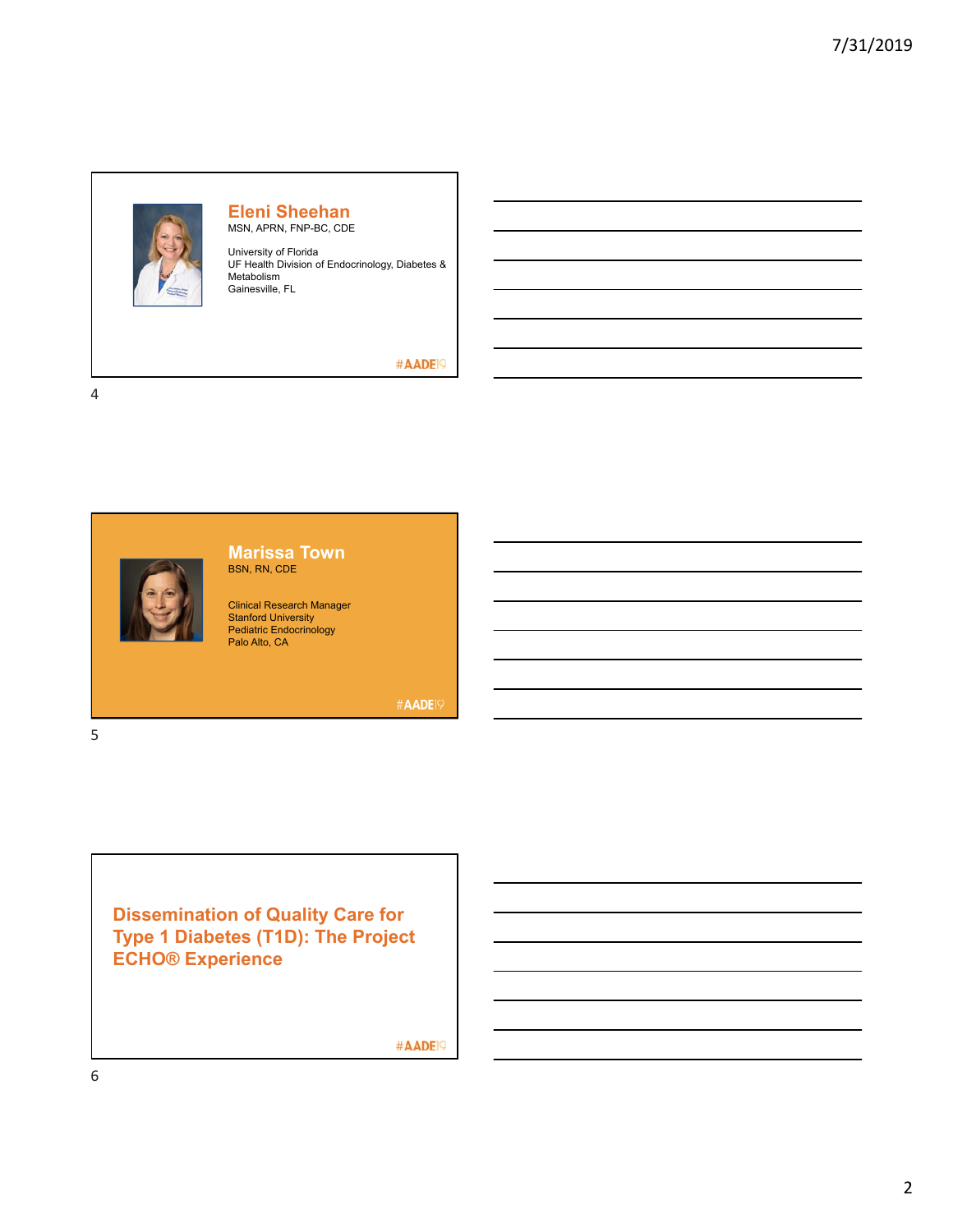# **Overview: Health disparities in T1D and barriers to care**

#### #AADE<sup>19</sup>







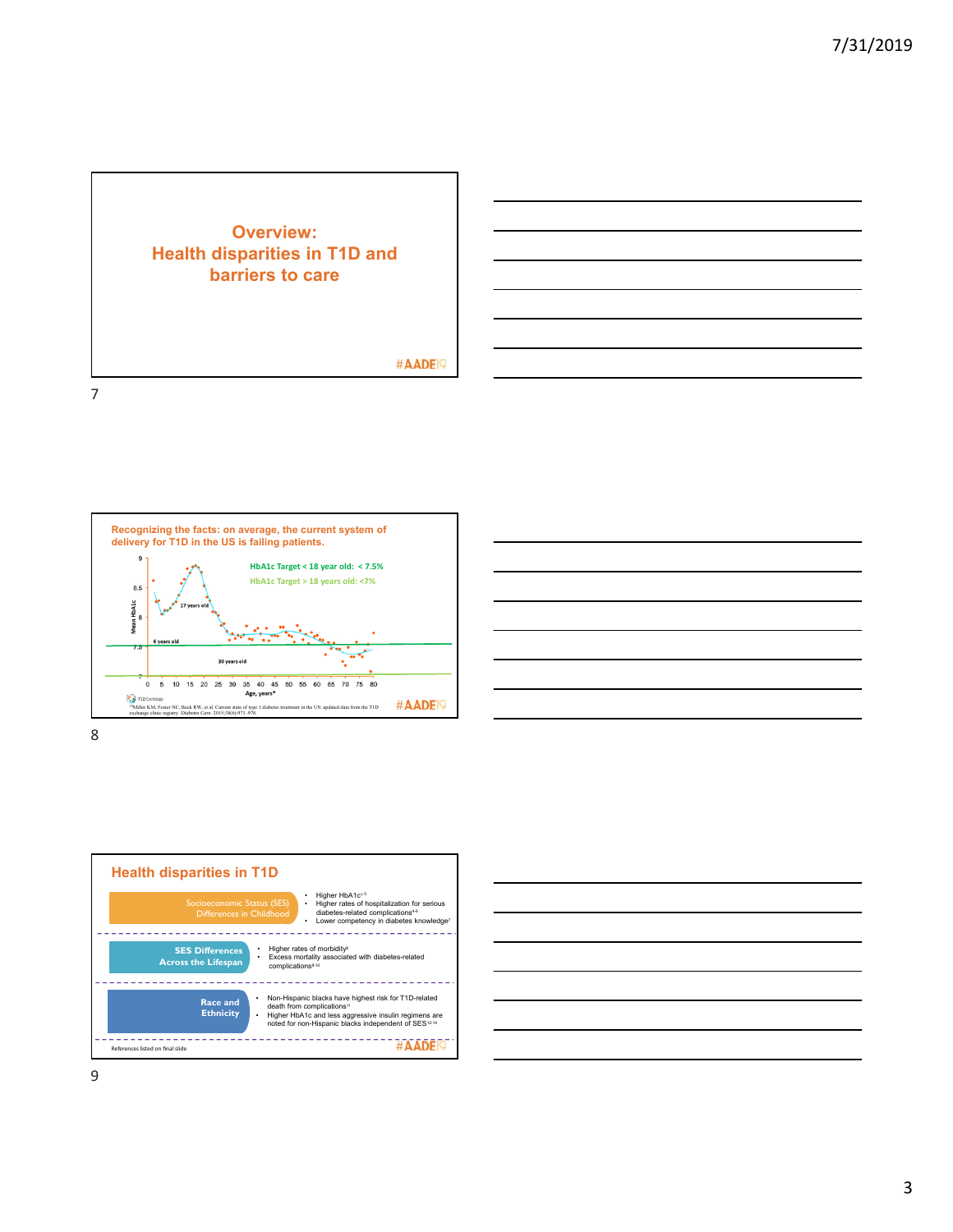|                                                                                                                                                                          | <b>Demographic Characteristics of Florida</b><br><b>Focus Groups</b><br>n=41, Six Groups |                                                 |                                                       |  |  |
|--------------------------------------------------------------------------------------------------------------------------------------------------------------------------|------------------------------------------------------------------------------------------|-------------------------------------------------|-------------------------------------------------------|--|--|
| Age                                                                                                                                                                      | 39 [±16.9; range 18-81]                                                                  |                                                 |                                                       |  |  |
| Race/Ethnicity<br>Non-Hispanic White<br>Non-Hispanic Black<br>Hispanic or Latino<br>Multiracial                                                                          | 26 (63%)<br>10(24%)<br>3(7%)<br>2(5%)                                                    | Pump<br>84%<br>0%<br>11%<br>5%                  | CGM<br>60%<br>27%<br>13%<br>0%                        |  |  |
| <b>SES: Household Income</b><br>$<$ \$25.000<br>\$25,000 to <\$35,000<br>\$35,000 to <\$50,000<br>\$50,000 to <\$75,000<br>\$75,000 to <\$200,000<br><b>Missing Data</b> | 15 (37%)<br>3(7%)<br>5(12%)<br>8(20%)<br>5(12%)<br>5(12%)                                | Pump<br>15%<br>5%<br>10%<br>26%<br>16%<br>----- | <b>CGM</b><br>27%<br>0%<br>20%<br>13%<br>20%<br>----- |  |  |







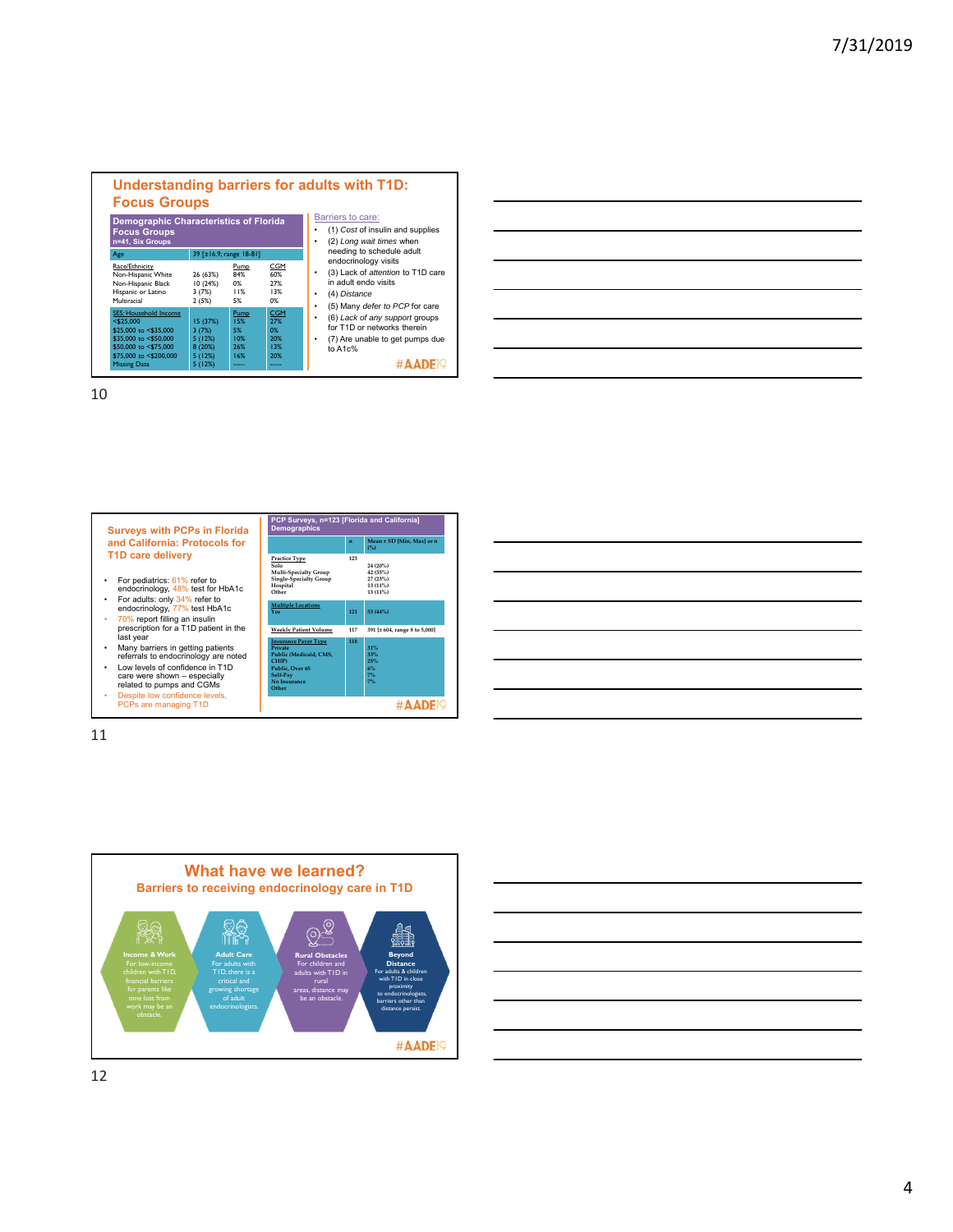## **Project ECHO® model applied to T1D Goal:** Increase the capacity of primary care providers and clinics to empower and safely and effectively manage underserved patients with T1D who do not receive routine specialty care. #AADE<sup>19</sup>

13



14



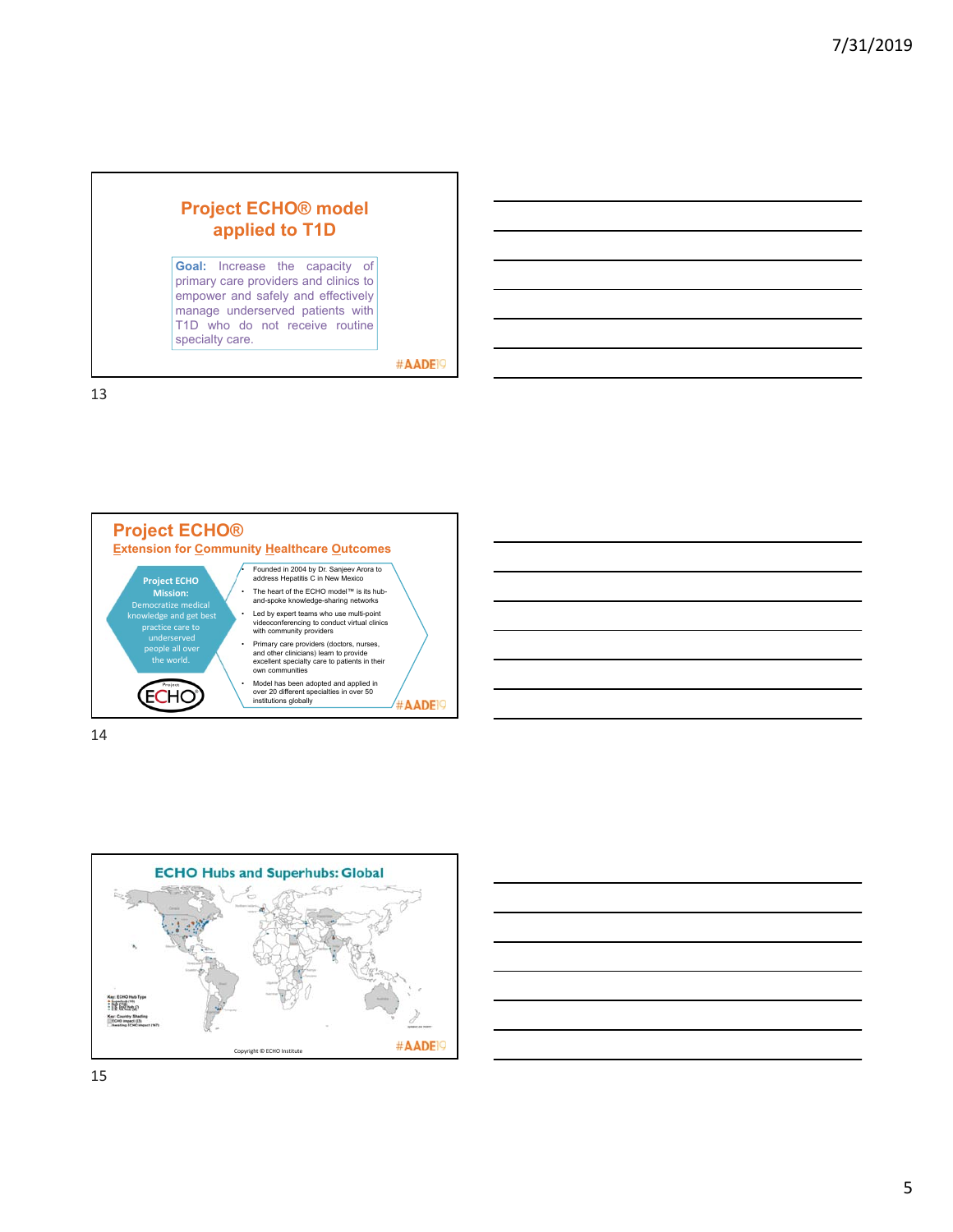





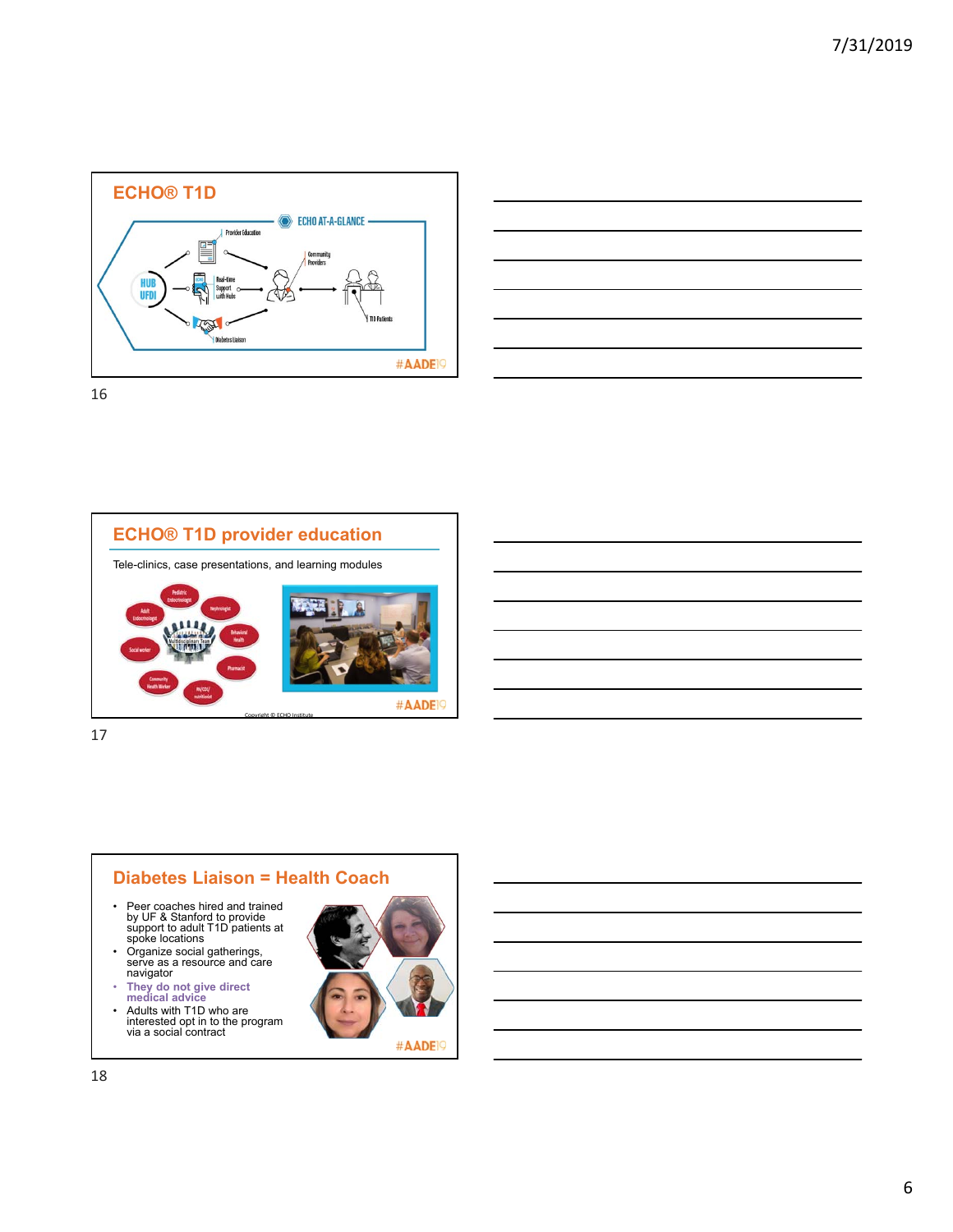#### **Health Coaches**

- California Health Coaches are seeing 18 patients
- CA and FL coaches hosting social gathering events that are being well attended

#AADE<sup>19</sup>

19





## **Summary of how ECHO® T1D can help offset T1D health disparities**

- Improve care received by underserved population with T1D
- Increase knowledge and confidence of Primary Care Providers' care for patients with T1D
- Create social support network with Health Coaches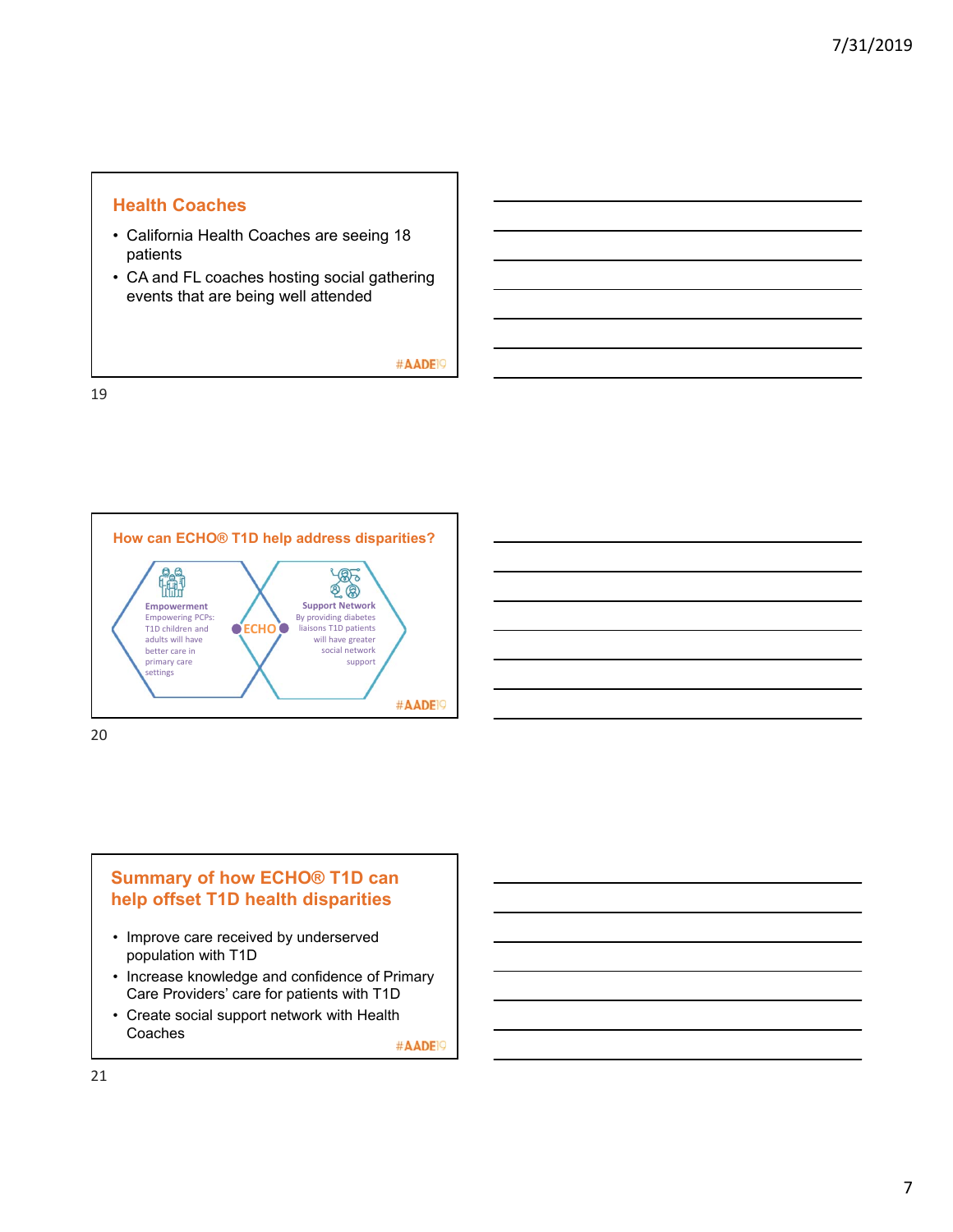#### **California Spoke Sites**

**11** Established Spoke Sites in CA with **37** clinic sites serving over **1,000** patients with T1D who do not receive routine specialty diabetes care

- **9** Federally Qualified Health Centers (FQHCs): *Partnership Health Plan is the largest managed care organization (MCO) for the majority of the sites*  • **2** Non-FQHCs
- As of January 6th **89** people from these sites are participating in ECHO® T1D (at least 79 of whom are clinicians)



#AADE<sup>19</sup>

22



#### **Educational Needs**

- Determined based on baseline surveys of participating PCPs Confidence in T1D management
	-
	-
	- Knowledge of: Insulin and Medications Blood Glucose Monitoring and Continuous Glucose Monitoring (CGM) Complications
- Monitored through assessment of online CME evaluations for CA
	- Percentages of learners who will make changes in their practice and the types of changes anticipated – Mean scores regarding increases in stated ability to better manage the care of patients with T1D
	-
	- Assessment of topics of interest for future sessions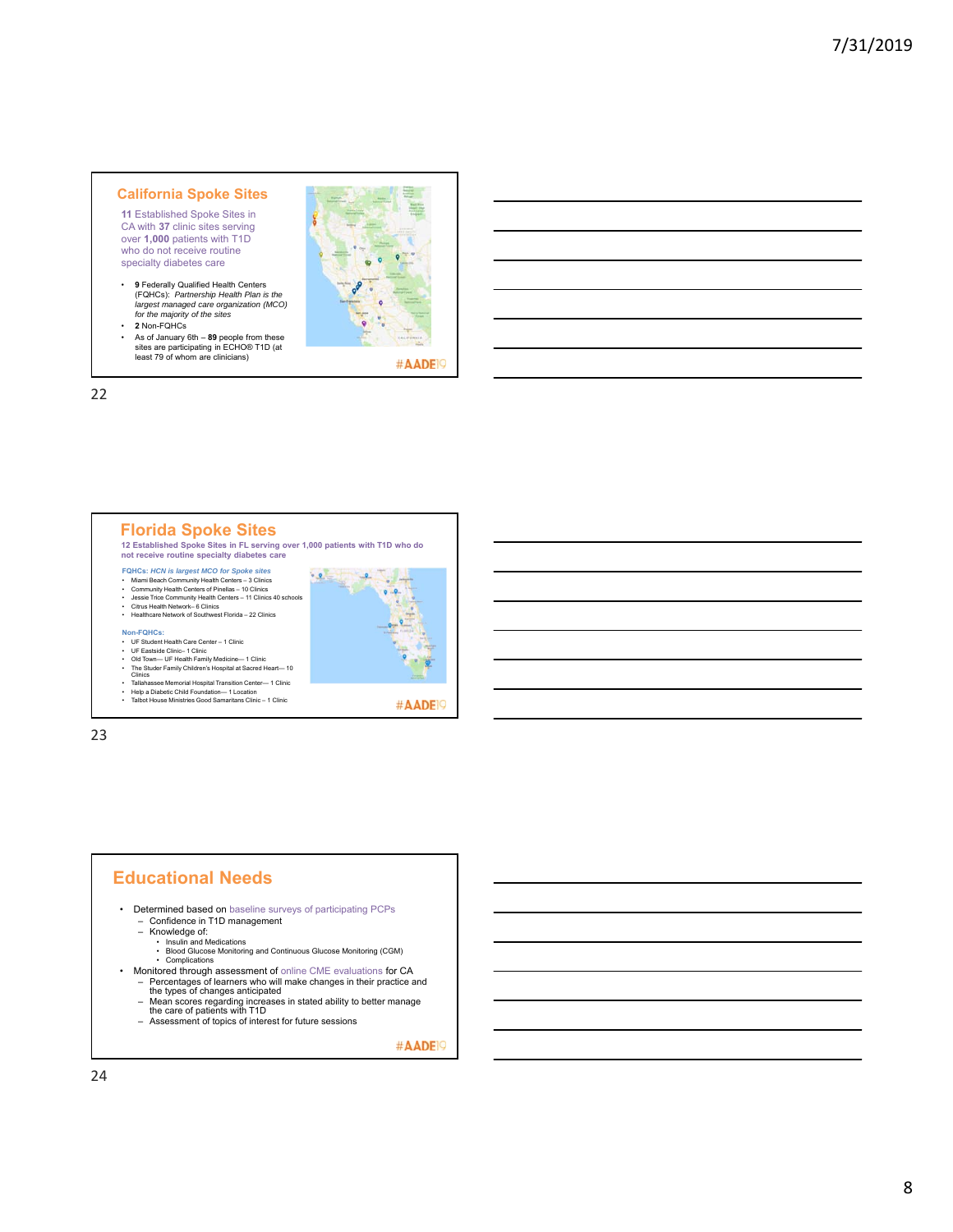| <b>Question</b>                                             | % Correct Response<br>California n = 56 | % Correct<br><b>Response</b><br>Florida $n = 41$ | 13 Question Pre-test<br>٠ |  |
|-------------------------------------------------------------|-----------------------------------------|--------------------------------------------------|---------------------------|--|
| Q8. Monitoring continuous glucose data                      | 14.0%                                   | 9.7%                                             | % Correct response<br>٠   |  |
| Q12. Target blood pressure                                  | 26.1%                                   | 31.3%                                            | ranged from:              |  |
| Q5. Insulin dose titration - insulin/carbohydrate ratios    | 36.4%                                   | 10.0%                                            | CA: 14.0% - 85.7%         |  |
| Q2. Staring insulin                                         | 39 1%                                   | 40.6%                                            | $-$ FL: 9.7% - 83.9%      |  |
| Q11. Medical necessity for continuous glucose<br>monitoring | 39.5%                                   | 62.5%                                            |                           |  |
| Q13.Target LDL cholesterol level                            | 45.7%                                   | 68.8%                                            |                           |  |
| Q3. Insulin timing and administration                       | 52.1%                                   | 59.4%                                            |                           |  |
| Q6. Insulin dose titration - insulin sensitivity factor     | 54.8%                                   | 33.3%                                            |                           |  |
| O4 Metformin use in T1D                                     | 59.6%                                   | 58.1%                                            | Yellow <50% Correct       |  |
| Q10. Goal hypoglycemia rate                                 | 60.5%                                   | 33.9%                                            | >75% Correct              |  |
| Q7. Post meal glucose targets                               | 77 9%                                   | 40.0%                                            |                           |  |
| Q9. Interpreting continuous glucose monitoring data         | 74 4%                                   | 48.4%                                            |                           |  |
| 01 Insulin duration                                         | 85.7%                                   | 64.7%                                            |                           |  |

| <u>. In the contract of the contract of the contract of the contract of the contract of the contract of the contract of the contract of the contract of the contract of the contract of the contract of the contract of the cont</u> |  |  |
|--------------------------------------------------------------------------------------------------------------------------------------------------------------------------------------------------------------------------------------|--|--|
|                                                                                                                                                                                                                                      |  |  |
| the contract of the contract of the contract of the contract of                                                                                                                                                                      |  |  |
| <u> London a componente de la componente de la componente de la componente de la componente de la componente de la</u>                                                                                                               |  |  |
|                                                                                                                                                                                                                                      |  |  |
|                                                                                                                                                                                                                                      |  |  |
| <u>. In the contract of the contract of the contract of the contract of the contract of the contract of the contract of the contract of the contract of the contract of the contract of the contract of the contract of the cont</u> |  |  |
|                                                                                                                                                                                                                                      |  |  |





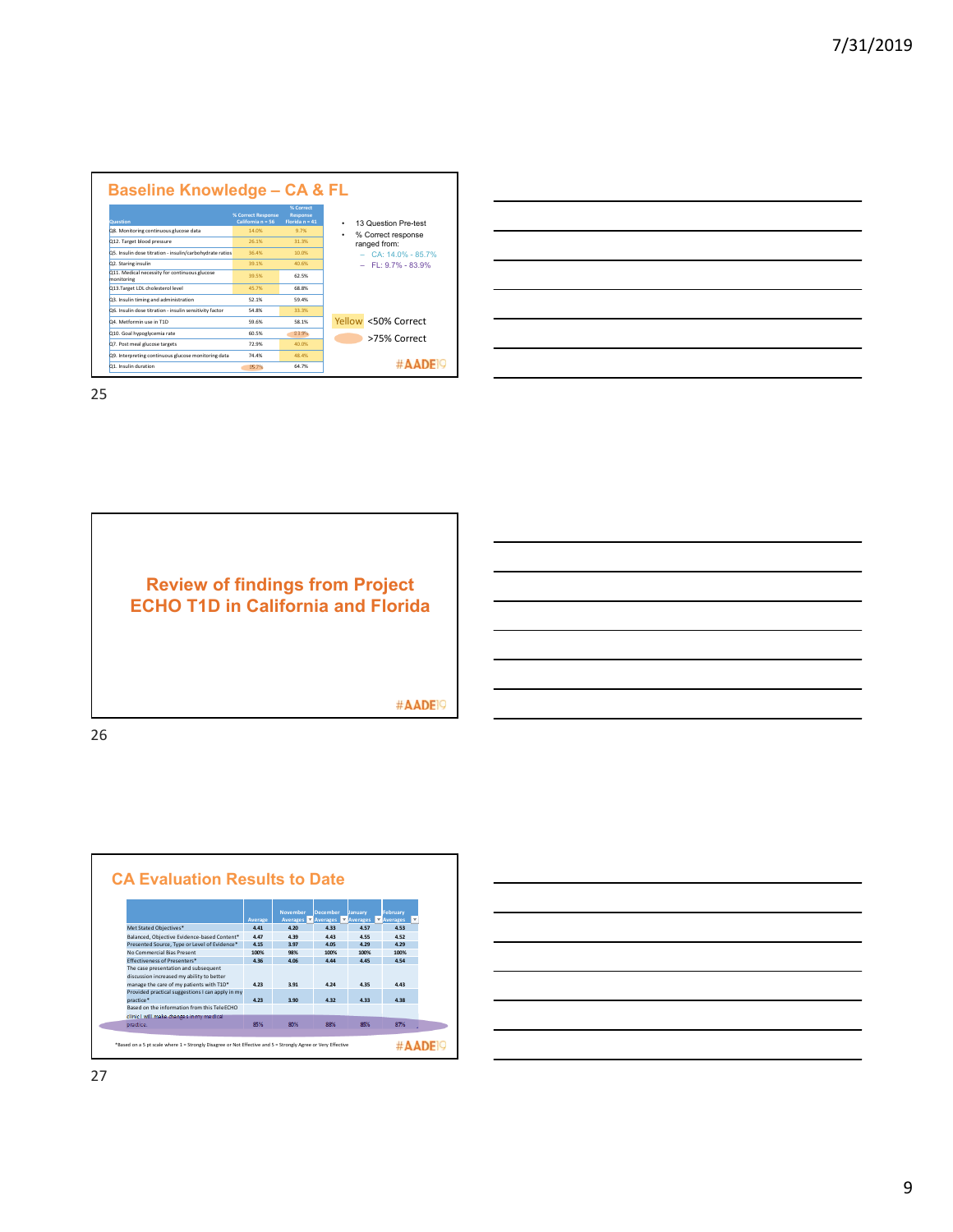

#### **Focus Groups June 2019**

• Spoke Site Focus Groups June 2019

– Re‐evaluate practice changes

– Identify future objectives

#AADE<sup>19</sup>

29

## **Considerations for expansion and scaling of Project ECHO T1D**

• Getting buy-in from Payers/Physician Groups/etc. to help make a sustainable model